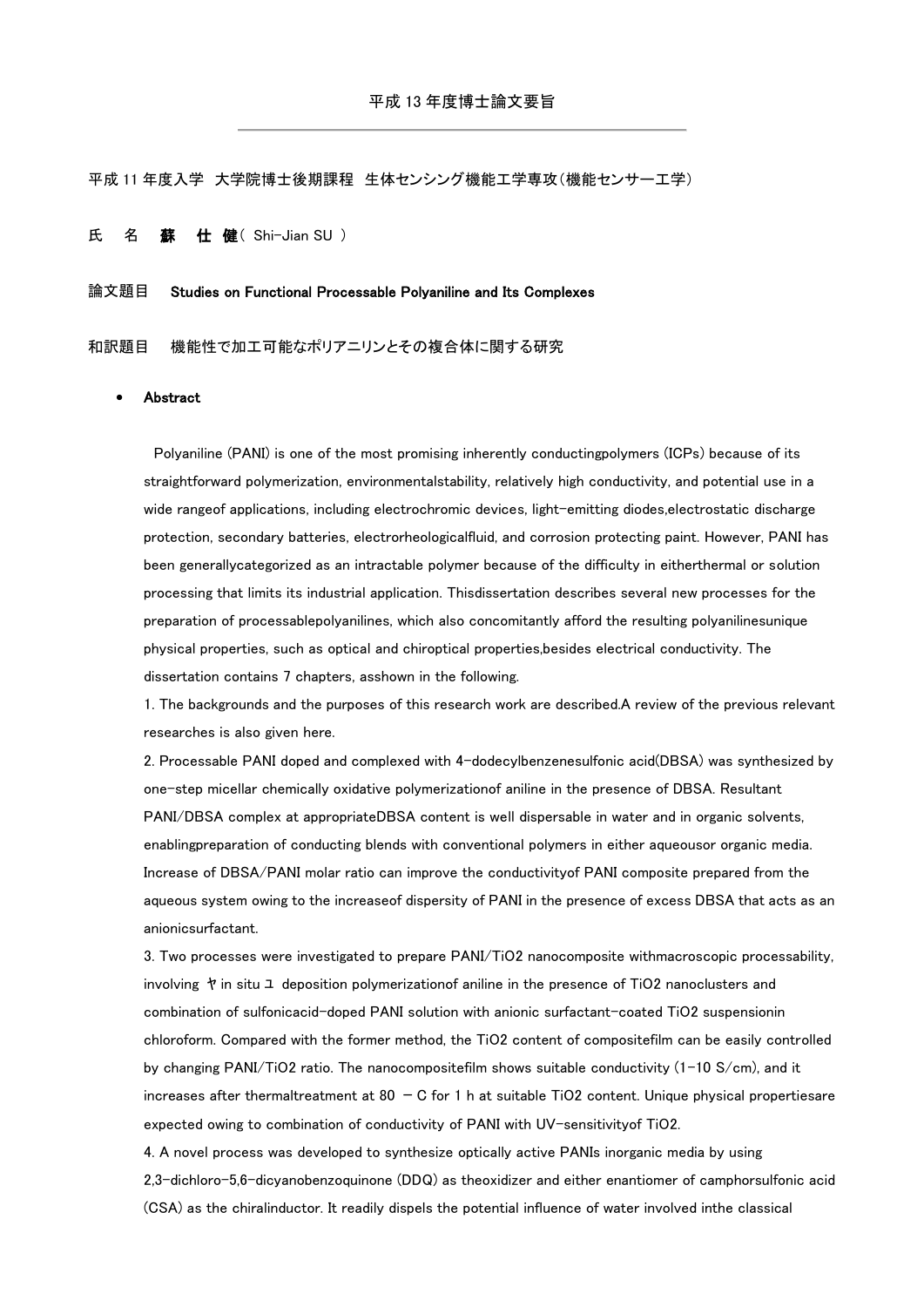aqueous media on their chirality. Either thin films of PANIs/(+)-CSAand PANIs/(-)-CSA or their solutions exhibit mirror-imaged circular dichroism(CD) spectra in the UV/visible region, indicating diastereoselection inthe electron-transfer polymerization. The films were confirmed to retaintheir chiral conformations during reversible dedoping/redoping sequencesin the solid state. Unique chiroptical properties of PANIs/(+)- or  $(-)$ -CSAdissolved in various organic solvents indicate that a solvent effect existson their chain conformations and subsequent chiroptical properties, andthe solvent effect is strongly dependent upon the structure of parent monomersand the nature of organic solvents.

5. An effective facile route was developed to prepare  $(+)-$  or  $(-)$ -CSA-inducedoptically active  $poly(\sigma$ -ethoxyaniline) (PEOA) in organic media althoughthe presence of a large ring substituent. Mirror-imaged CD spectra foundfor thin films of  $PEOA/(+)$  and  $(-)$ -CSA or their solutions in the UV/visibleregion indicate the enantiomeric nature of the resultant PEOA, which arisesfrom the macroasymmetry of the polymer backbone and not the CSA dopant becauseof the ヤ memory ユ of chiral conformation in the absence of any counter ionsin the solid state. The presence of the flexible ethoxy group induces betterorganic solubility than its parent PANI/CSA salt to enable solution processabilityof PEOA, and there is also a strong solvent effect on the polymer ユ s chainconformation and subsequent chiroptical property. Such optically activePANIs may have potential applications, such as electrochemical asymmetricsynthesis, chiral chromatography, and chiral electrocatalysis. Solvent dependenceof their chiroptical properties is of particular importance toward theirapplications in organic media. 6. Several optically active copolyanilines that form different helix structuresfrom those of corresponding homopolymers were obtained by chemically oxidativepolymerization with (+)-CSA as the chiral inductor. Formation of the genuinecopolymers rather than mixtures of the homopolymers was confirmed by cyclicvoltammograms, UV/visible and CD spectra. The CD spectra of PANI and poly(aniline- $c\sigma$ -o-toluidine)at suitable copolymer composition revealed that their helical windings inducedby the same chiral acid are reversed to each other. Similar phenomenon wasalso observed for poly(aniline-co-o-anisidine). This stereocontrolledpolymerization of aniline derivatives affords a method to tailor-make electricallyconductive materials with specific electrochemical and chiroptical properties.As a proof-of-concept, extension of this approach to other optically activepolymers will be also expected. 7. General conclusions are given.

## 「和文要旨」

ポリアニリン(PANI)は空気安定性に優れており、合成が容易で材料が安価であるなど実用性において最 も近い位置にある高導電性高分子である。一部ではすでに実用化されており、帯電防止材料、電磁波シー ルド材、防錆塗料、LED、二次電池の正極材料、エレクトロレオロジー流体用分散剤などの幅広い応用分野 を持っている。しかし芳香族導電性高分子として剛直な主鎖を持ち、一般に不溶、不融であって加工性に劣 ることにより使用分野が制限されてきた。

本研究では加工性に劣るポリアニリンの加工性向上技術について種々の観点から研究を行っており、同 時に導電性の他に光学活性のような特別な物性を与えるポリアニリンの研究を行った。この論文は7章で